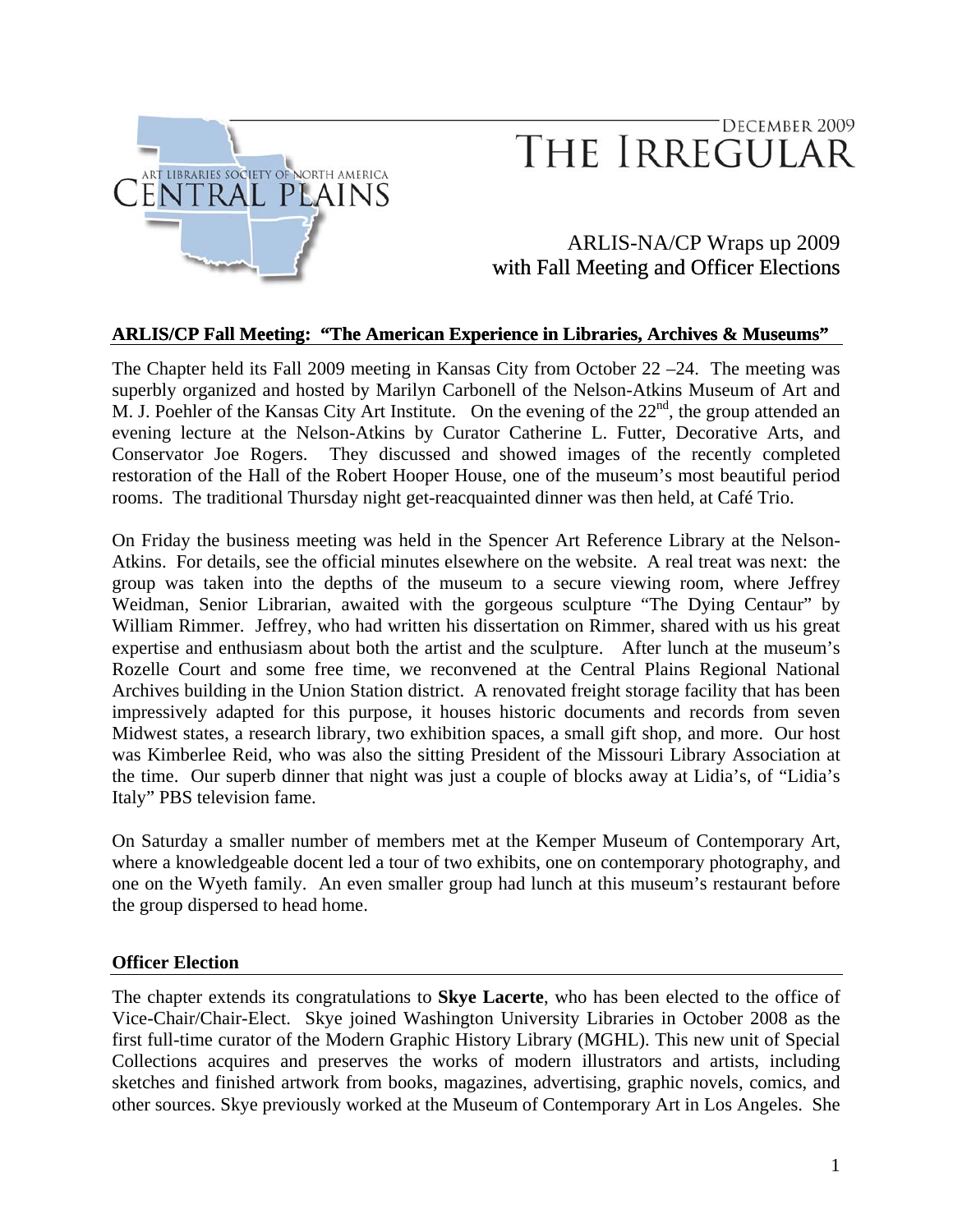earned an M.L.I.S. degree, Archival Studies Track, from San Jose State University and a B.A. in Art History from the University of California, Irvine.

#### **Special Project Report by Jeffrey Weidman, Senior Librarian, Spencer Art Reference Library, Nelson-Atkins Museum of Art, Kansas City, Missouri**

About a year and a half ago, the Head of Library Services at the Spencer Art Reference Library, Marilyn Carbonell, apprised me of an opportunity for the Library to support the new installation of the American Art galleries, to be opened in April 2009. I was given the assignment of creating a file of websites, based loosely upon a series of subjects supplied by the American Art Department and also upon the URLs I had compiled in various subject categories, such as "American Art" and "American Literature" and "American Music," with these being but a few of the 320+ categories I had created by which to organize over 14,000 URLs that comprised the Bookmarks File I had been compiling on my office PC since 1998, making available on the Library's Reference-Area PCs through a series of regular updates, as well as regularly distributing these updates as WORD files sent via e-mail attachments to an international group of art librarians, art historians, other scholars, and friends.

Coincidentally as this work progressed, I was contacted by several members of the Executive Board of the Association of Historians of American Art (AHAA), who had simultaneously begun planning to significantly revise its website. Not only because I was a member of AHAA, but primarily because my Bookmarks File work, as well as my other scholarship, was known to these AHAA members, I was contacted to participate in this website revision.

As it turned out, the project as originally planned for our Museum developed into something else for the future, and so I turned all my energies into the single AHAA project. The newly-revised AHAA website went live in November 2009, and my contribution, which the AHAA decided to name "Web Resources for American Art Founded by Jeffrey Weidman," is found in the "Research Links" section of the "Resources" option at the AHAA website, [http://www.ahaaonline.org.](http://www.ahaaonline.org/)

Two paragraphs explain and detail "Acknowledgements" and "Organization", and the "Table of Contents" gives the main- and sub-divisions used to organize the more than 850 URLs, the titles of which are given in the document, rather than the URLs themselves. My original document listed both and included close to 1,300 URLs, but the AHAA website editors have utilized what all good editors do, and have made the submitted document better. The larger document includes more specificity of collection levels, all of which are accessible in the AHAA website document, by utilizing the uppermost level for an institution's Collections, and thenceforward clicking on specific sub-collection links at the specific website.

The **main-** and sub-divisions are: **General Topics**; **Timelines**; **Artists and Artists' Files**: General Artist Topics & Overviews; Specific Artists; **Collections: Museums, Galleries, Auction Houses, Historic Houses, and Libraries:** Collections: General Topics & Overviews; Commercial Galleries & Auction Houses; Museums, Galleries, and Libraries; **Artistic Media**: Decorative Arts; Photography; Architecture; **Genres:** Portraiture; **Historic Events:** General Historic Topics; States and Regions; Cities, Towns & Neighborhoods; Presidents of the United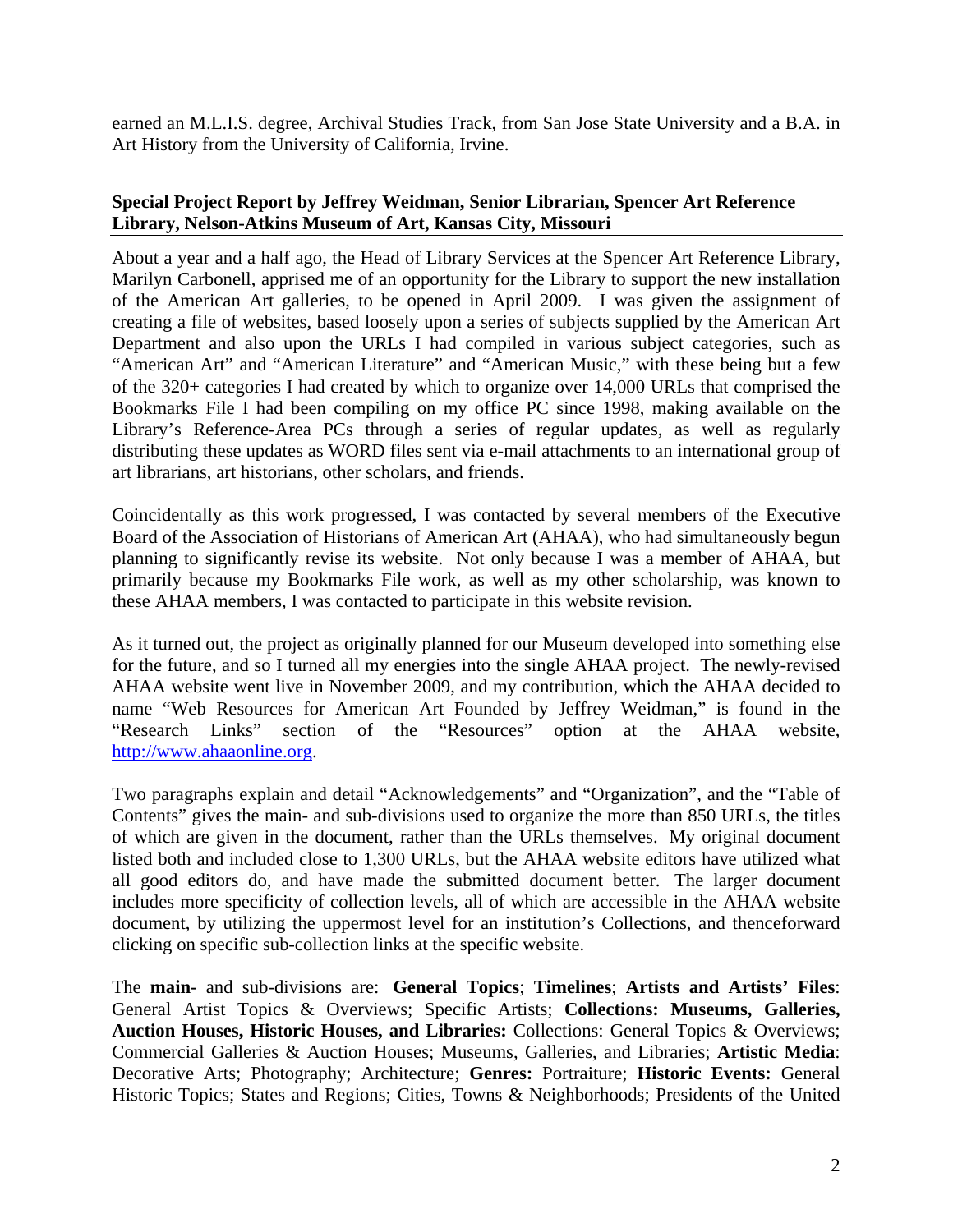States: General Topics & Overviews; Individual Presidents; Slavery; Civil War; Scientific Discoveries, Inventions, Scientists, and Inventors; Exploration & Travel; The West; Women in America; African-Americans; Native Americans/American Indians/Mesoamericans; **Literature, Visual, and Popular Culture:** Literature; Popular Culture; Broadsides & Other Ephemera; Sheet Music; Music: Other.

An especially powerful feature that has been added to this resource by the AHAA website staff is Keyword Searching, which brings up not only relevant material within a particular section or sub-section, but throughout the entire document!

# **MEMBER NEWS**

## **KANSAS**

### *──── Wichita Art Museum ────*

**Joyce Norris** has taken on the position of part-time librarian at the Wichita Art Museum. She was formerly a high school librarian in Wichita and has taken course work in archives at Emporia State University. She also serves as a docent at the museum. She attended her first Central Plains meeting in Kansas City in October.

### *──── University of Kansas ────*

In August 2009, **Susan Craig** completed the revised & updated version of the *Biographical Dictionary of Kansas Artists (active before 1945)*. The new version, like the one from 2006, is available free on the Internet through the KU digital repository at [http://kuscholarworks.ku.edu/dspace/handle/1808/1028.](http://kuscholarworks.ku.edu/dspace/handle/1808/1028) The new version includes an additional 900 artists' entries as well as additional information about Kansas art museums, art organizations, and art schools. As was true for the first edition, Susan thanks all the librarians who preserved the archives and "grey literature" that was so important for this project and who helped her locate the needed information.

Susan Craig has "embraced" the LibGuides content management system that allows librarians to prepare path finders, subject guides, information portals, and course guides. She's posted several art and architecture guides online at [http://guides.lib.ku.edu/.](http://guides.lib.ku.edu/) Some of the general introductions include Art Resources, Architecture Resources, Design Resources, Urban Planning Resources while more specialized topics include Crimes against Art: Theft & Repatriation Issues, East Asian Art Resources (in English), Researching Objects in the Spencer Museum of Art, The Business of Art: Markets, Auctions, Appraisals, Galleries, and The Display of Art: Exhibitions, Biennials, Salons.

The Art and Architecture Library at KU now has a new Express Scanning Station, funded by the KU Endowment Parents' Campaign. The Express Scanning Station is equipped with a Bookeye GS400 overhead scanner that has an easy-to-use touch screen interface. The scanner can produce color or black-and-white images of materials up to 17" x 24" and is ideal for scanning large or fragile items. Features include auto focus and book mode with auto book fold correction. Images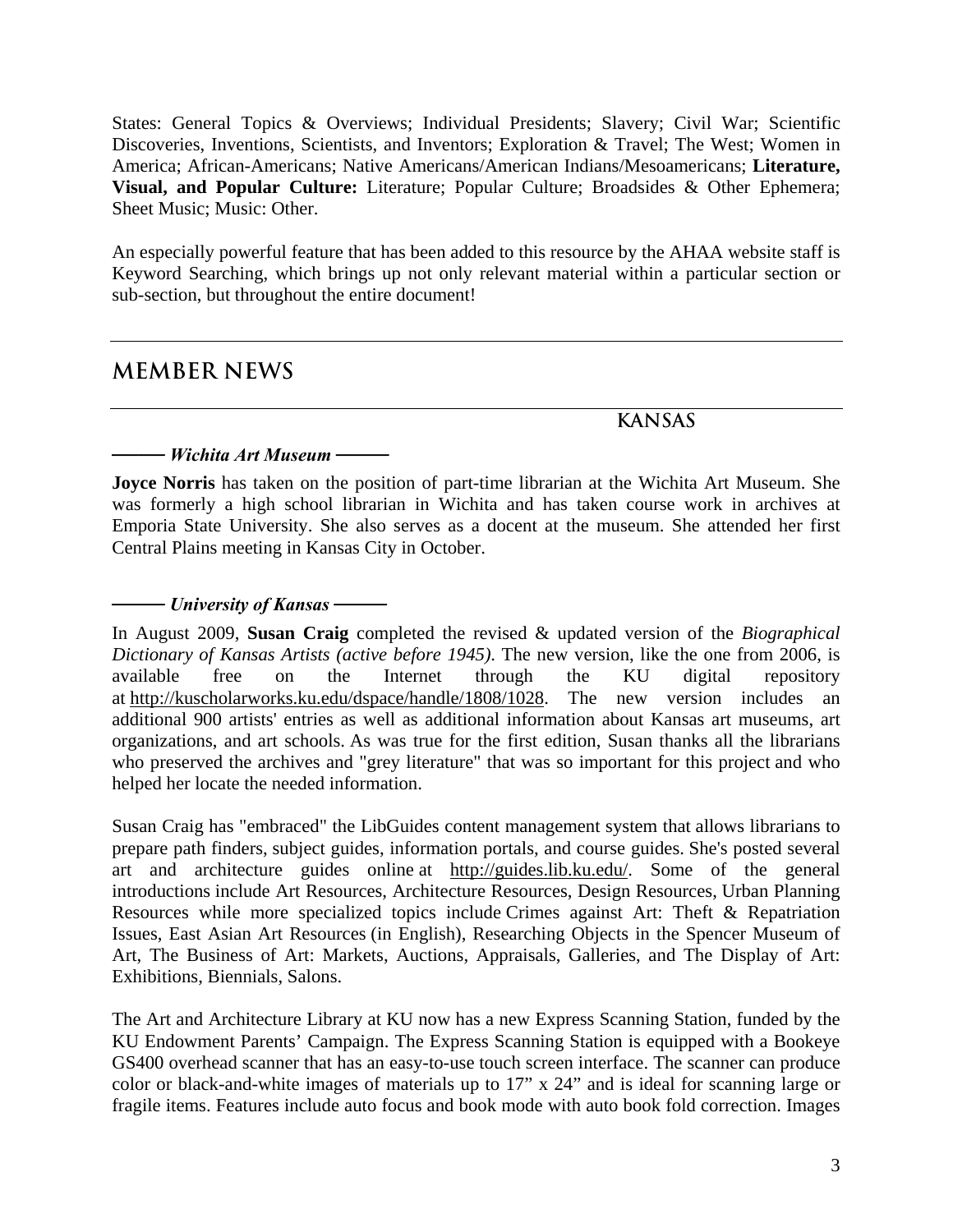can be saved in a variety of digital formats including PDF and JPEG, and users have the option of emailing the scanned images to themselves or saving them to a USB flash drive. Use of the scanner is free, and a KU Online ID is not required.

### *──── Haskell Indian Nations University, Lawrence ────*

**Marilyn Russell** reports that she hired a new Library Technician who began work at Haskell Indian Nations University Library in October. She expects a new full-time Librarian to start in January. The library has been without a Librarian for two years, so she is elated to have someone coming on board. She also hired a Tribal Library consultant in November to redesign the Library's web page. This project will be completed by January, 2010 so folks can find the library and its resources using the latest technology.

Marilyn has been traveling a great deal on ARLIS/NA-related business. She attended the CPAC (conference planning committee) meetings in Boston in August and the Mid Year Executive Board meetings in New York City in September. She joined the ARLIS/NA-sponsored "Art Study in Germany" tour in October. Twelve ARLIS/NA members toured libraries and museums in Berlin and Munich. She describes it as a spectacular trip.

On the personal side, she spent five days in Santa Fe, NM in November, just for fun, and her son Paul Russell, who lives in Seattle, is coming for a visit to Lawrence, KS in December.

# **MISSOURI**

#### *──── Kansas City Art Institute ────*

**M. J. Poehler** announces that beginning in January 2010, the Kansas City Art Institute will celebrate its 125th Anniversary. The theme for the anniversary is "Honoring the Past, Creating the Future." There will be a yearlong celebration that begins with a Gala event February 20th at the Grand Ballroom of the Kansas City Convention Center featuring alumnus Nick Cave ('82 Fiber). Throughout the year area art museums and galleries will host exhibitions of work by KCAI graduates and faculty, and on October 8th the college will host an alumni reunion, symposium and old-fashioned birthday party. In addition, Jenni McSpadden and M. J. Poehler will be contributing historical tidbits, alumni memories and information on anniversary celebration events in a "Birthday Blog" which will appear in January 2010, at [www.kcai.edu](http://www.kcai.edu/).

#### *──── Nelson-Atkins Museum of Art ────*

**Marilyn Carbonell** conducted a program for the Midwest Art History Society Annual Conference co-sponsored by the University of Missouri-Kansas City and the Nelson-Atkins Museum of Art (April 3, 2009). The session, "Through a Glass Brightly: Library Collections & Art Research," was a roundtable discussion held at the Museum with graduate students, local art history faculty, and librarians featuring new approaches for art libraries supporting art historical research. Kasia Leousis, Subject Librarian for Art & Architecture Librarian, Washington University, presented a paper on integrating rare materials from Special Collections into library instruction for undergraduate art history classes. Attendees included chapter members Mari Russell, Haskell University, and M.J. Poehler, Kansas City Art Institute.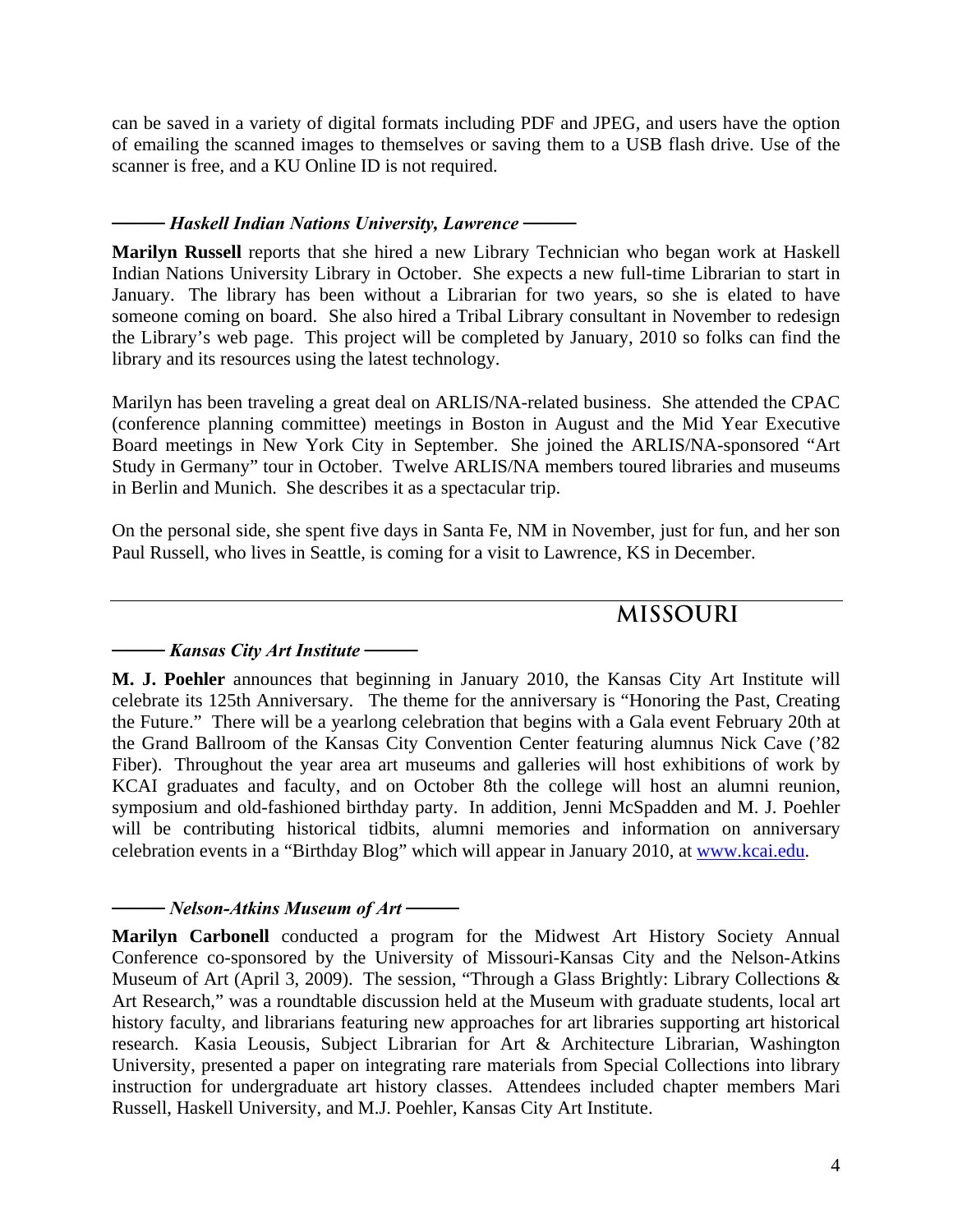**Beata Owczarski** joined the staff of the Spencer Art Reference Library in September 2009 as a Catalog/Reference Librarian. She is a graduate of the School of Library and Information Science at Wayne State University, Detroit, Michigan. Previously she was Information Resource Cataloging and Conservation Specialist at the University of Michigan, Ann Arbor, at the Hatcher Graduate Library, where she catalogued materials in several foreign languages. Most recently, she worked as Technical Services Librarian at the Research Library and Archives, Detroit Institute of Arts. She attended her first ARLIS/CP Chapter meeting in October 2009 in Kansas City.

#### *──── St. Louis Art Museum ────*

**Marianne Cavanaugh** and **Clare Vasquez** report that the remaining library staff survived a round of layoffs in June, and that the museum is breaking ground on its postponed new wing in mid-January, 2010. Please note that during construction, the library will only be open to the public by appointment on Thursdays, between 10:00 am – 4:00 pm. The new hours and procedures will be in the next museum news magazine and should be posted on its website.

Marianne and Clare together taught a workshop, "The Art of Researching Art", a two-session workshop on October 17 and 24. There were 12 registrants, researching a diverse array of works of art that they owned, wanted to acquire, or just liked—everything from contemporary painting of India to medieval cradles.

### *──── St. Louis Public Library ────*

**Suzy Frechette** has created a blog for the Fine Arts Department. Although not updated frequently, it serves as a source for information that is not found on the library's website, such as what can be found in the department and what the Steedman collection is all about. Find it at: [http://slplar.blogspot.com/.](http://slplar.blogspot.com/)

# **OKLAHOMA**

#### *──── Philbrook Art Museum, Tulsa ────*

**Tom Young** announces that he is finally replacing the print edition of *Art Index* with the online version starting this January. He wishes he could afford to add ART Retrospective as well.

Tom organized two exhibitions for the museum's Works on Paper Gallery: "The Color Woodcuts of Gustave Baumann" (June 21 – Oct. 11, 2009) and "Northern Renaissance Prints from the Permanent Collection" (Oct. 18,2009 – Jan. 10, 2010).

The museum is also in the process of cataloguing and digitizing several collections of photographs in the library's special collections. Much of this work is being done by volunteers. There are over 700 photographs, primarily images of Native Americans, including some photographs of Native American artists. At this time about 90 % of these collections have been catalogued and digitized. The next step will be to go through the Native American artist files